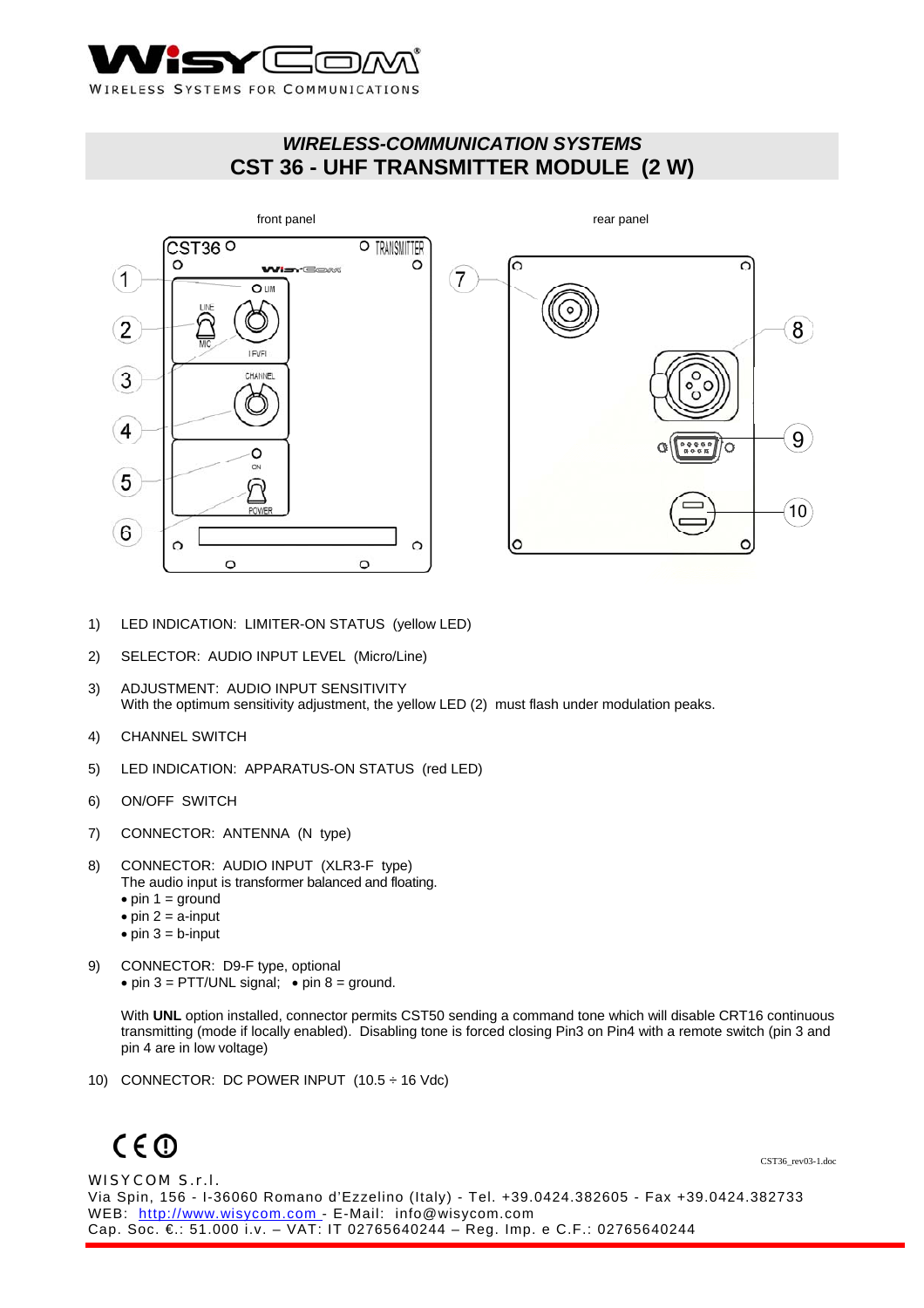## **CST 36 - UHF TRANSMITTER MODULE**   *FOR WIRELESS-COMMUNICATION SYSTEMS*

(Output power = 2 W, 16 switchable frequencies)

### **TECHNICAL SPECIFICATIONS:**

| • Switchable channels           | ÷.                           | 16, preset in the $400 \div 490$ MHz range (others on request).                                                                                                |
|---------------------------------|------------------------------|----------------------------------------------------------------------------------------------------------------------------------------------------------------|
| • Switching-window              | $\mathcal{L}_{\rm{max}}$     | 5 MHz (others on request).                                                                                                                                     |
| • Frequencies                   |                              | with microprocessor controlled PLL synthesizer circuit.                                                                                                        |
|                                 |                              | They are easily user-reprogrammable by DOS-PC and optional "UPK32 Programming<br>kit"                                                                          |
| • Channel raster                |                              | : 25, 20 or 12.5 kHz $[1]$ .                                                                                                                                   |
| • Frequency error               |                              | $\div$ < $\pm$ 5 ppm, in the rated temperature range.                                                                                                          |
| • Temperature range             | $\sim$                       | $-10 \div +55$ °C.                                                                                                                                             |
| • RF output power               |                              | $\pm$ 2 W ( $\pm$ 1 dB) [1]. (On request, the CST36 can be fitted with output power selector:<br>HIGH $(2 W)$ / LOW $(300 \div 800 \text{ mW})$ , adjustable). |
| $\bullet$ RF output impedance : |                              | 50 ohm (type N connector).                                                                                                                                     |
| • Spurious emissions            | $\mathcal{L}$                | $< 2$ nW.                                                                                                                                                      |
| • Modulation                    |                              | FM, linear (nom. dev. = $\pm 3.3$ , $\pm 2.7$ or $\pm 1.7$ kHz, depending on the ch. raster) [1].                                                              |
| • Audio input                   |                              | : transformer balanced, floating.                                                                                                                              |
| • Audio input level             |                              | Micro / Line switchable, and externally adjustable between:                                                                                                    |
|                                 |                              | $\Rightarrow$ Micro = -54 ÷ -23 dBu (1.5 ÷ 55 mVrms)                                                                                                           |
|                                 |                              | $\Rightarrow$ Line = -23 ÷ +8 dBu (55 ÷ 1950 mVrms).                                                                                                           |
| • Audio input impedance:        |                              | $\Rightarrow$ Micro = > 2 kohm                                                                                                                                 |
|                                 |                              | $\Rightarrow$ Line = > 10 kohm.                                                                                                                                |
| • Peak-limiter                  |                              | automatic, with dynamic-range > 24 dB over the level set for the nominal modulation.                                                                           |
| • NR system                     |                              | compander circuit with "NR" (Wisycom Standard-NR) setting.                                                                                                     |
| $\bullet$ AF bandwidth          |                              | 300 Hz $\div$ 4.4 kHz (-3 dB), for 25 kHz channel raster [1].                                                                                                  |
| • Distortion                    | $\mathcal{L}_{\mathrm{max}}$ | $0.5\%$ (0.25% typ.).                                                                                                                                          |
| • SND/D ratio                   |                              | > 80 dB (83 dB typ.), CCITT measured.                                                                                                                          |
| • LED indications               |                              | $\Rightarrow$ Transmitter On (red LED)<br>$\Rightarrow$ Limiter On<br>(yellow LED).                                                                            |
| • Powering                      |                              | $\pm$ 10.5 ÷ 16 Vdc, 700 mA max. (negative ground).                                                                                                            |
| • Dimensions                    |                              | : $123 \times 98 \times 160$ mm (n. 2 modules).                                                                                                                |
| $\bullet$ Weight                |                              | $1,200$ g approx.                                                                                                                                              |

**NOTE [1]:** or according to local regulations